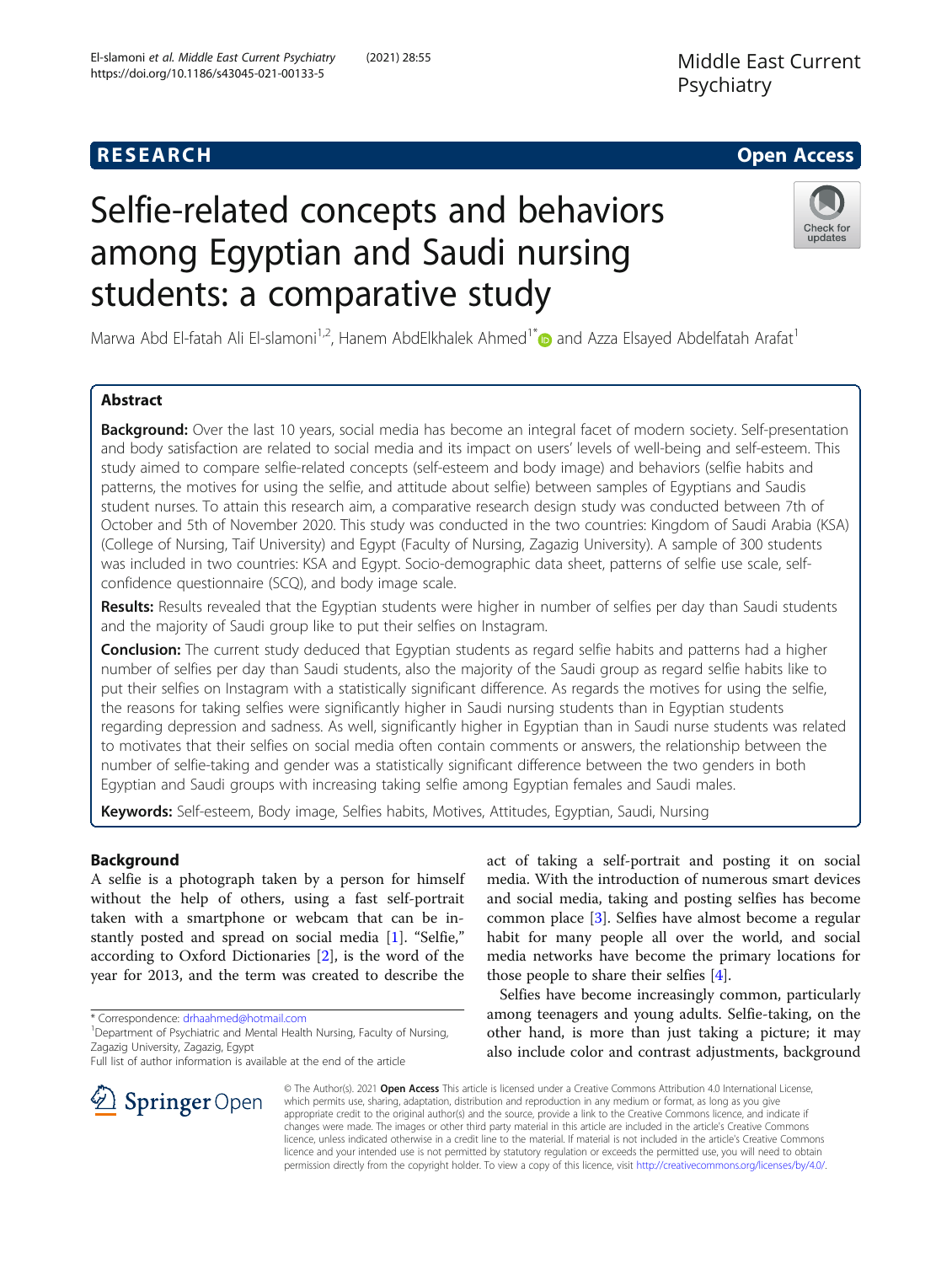changes, and other effects before uploading the image to a social media site. Selfies are a self-centered activity that enables users to define their individuality and significance, and they are linked to personality traits like narcissism [[5\]](#page-11-0).

Selfies are a double-edged sword. For some people, taking selfies boosts their self-esteem, while for others selfies are the source of their misery and insecurity about their appearance. Most adolescents devote a significant amount of time and money to appear desirable to others and, as a result, improve their self-esteem [\[6](#page-11-0)]. Selfies have become an addiction among college students and have become a popular theme in their lives [\[7](#page-11-0)]. Selfies can make certain people feel good about themselves if they share them on social media sites  $[8]$  $[8]$ .

Self-esteem is a general positive or negative assessment of oneself. One option to address self-esteem demands is to utilize social media to communicate interpersonally. This can give an incentive for persons with low selfesteem to participate in public activities with less risk of shame and social anxiety [[9\]](#page-11-0). High self-esteem is seen to be a significant predictor of relationship pleasure and satisfaction  $[10]$ . Because they highlight what young people are going through, selfies might boost self-esteem and self-efficacy. Selfies can help improve selfpresentation by publishing socially valued content [\[11](#page-11-0)], whereas another study found that having a habit of uploading selfies can have a negative impact on one's self-esteem [\[12](#page-11-0)].

Posting selfies allows people to express their own identity and social relationships; other psychological factors can lead to various types of selfie behaviors [[13](#page-11-0)]. Attitudes toward selfie-taking have been analyzed in three countries by Katz and Crocker [[14\]](#page-11-0). The importance of self-presentation and identification in selfie creation, as well as the necessity for peer evaluation, was established in their research. Selfies also allow people experiment with their looks, accessories, and surroundings.

Self-evaluations of many distinct bodily traits, such as skin tone, dimensions, and size, are all part of body image. Body image is important because it encompasses social and cultural comparisons that can affect a person's impression of physical attractiveness and self-worth [\[15](#page-11-0)]. Objectification theory states that women are more likely to be considered as physical and sexual objects whose social significance may be inferred from their physical appearance, despite the fact that body image is significant for both men and women. As a result, women are more prone to engage in self-objectification behaviors that reinforce the link between their physical bodies and their feeling of self-worth [[16\]](#page-11-0).

Body image has a significant impact on the creation of self-concept, which impacts people's perceptions of themselves and others during adolescence. Further

# Significance of the study

Researchers are interested in studying selfies since the number of selfies taken has increased by 17.00% since 2012 [\[20](#page-11-0)]. Body image is a complex combination of inner biological and psychological factors that influence persons' self-esteem and mental health over the course of their lives. As the phenomenon of taking and posting selfies has grown in popularity among people all over the world, a number of studies have looked into it from various socio-psychological perspectives. So the researchers focused on self-esteem and body image among Egyptian and Saudi nursing students in the current study and its relations with number of selfies and posting on social media.

# Aim of the study

This study aims to compare selfie-related concepts (selfesteem and body image) and behaviors (selfie habits and patterns, the motives for using the selfie, and attitude about selfie) between samples of Egyptians and Saudis student nurses

# **Methods**

# Research questions

- What are selfie behaviors (habits and patterns, the motives for using the selfie, and attitude about selfie) among Egyptian and Saudi nursing students?
- What are the levels of self-esteem and body image perception among Egyptian and Saudi nursing students?
- Is there a relationship between self-esteem and both number of selfies and posting selfies on social media among Egyptian and Saudi nursing students?
- Is there a relationship between body image and both number of selfies and posting selfies on social media among Egyptian and Saudi nursing students?

# Research design

A comparative research design was utilized in this study.

# Subjects

A purposeful sample of 300 nursing students (150 Saudis and 150 Egyptians) according to the following inclusion criteria: both genders, between the ages of 18-24 years, from 1st grade to 4th grade, use selfies and posting selfies on social media, and agreed to participate in the current study.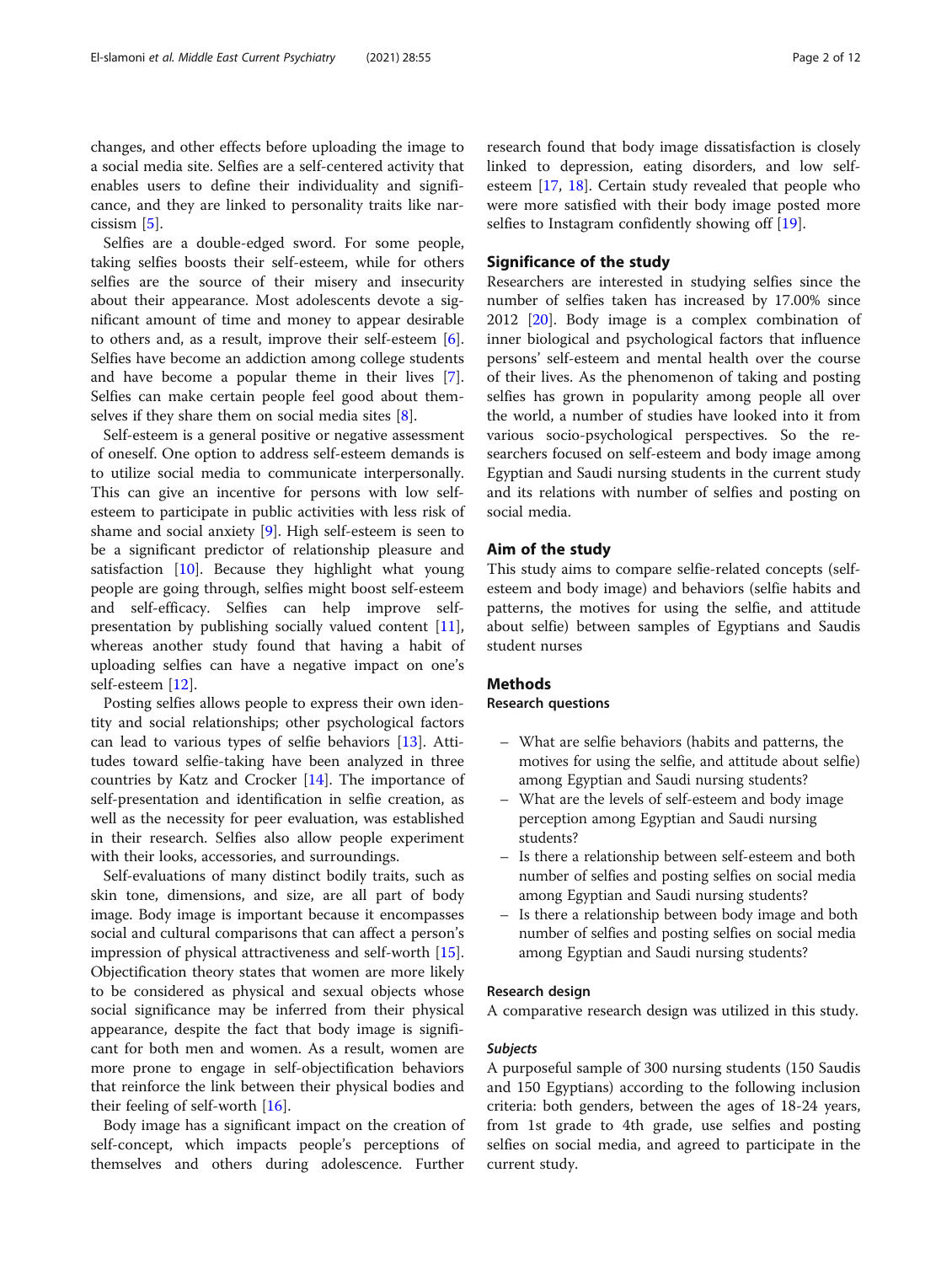# Sample size

Assuming, percent of selfie 6-10 photos per day among Egyptian students was 10.7% and 23.5% Saudi students (pilot study). Confidence level is 95% with power of study 80%. Sample size was calculated using epi info version 6.04, is 150 in each group.

# Tools of data collection

Four tools was used for data collection

# (Tool I): Socio demographic data and personal characteristics

A structured questionnaire was established by the researchers including questions about student's age, gender, and grade.

# (Tool II): Patterns of selfie use

The scale was developed by Matager and Kunduz [\[21](#page-11-0)] to assess selfie habits and patterns, motives for using the selfie, and attitudes about the selfie. It consisted 28 items classified into three subscales as follows: habits and patterns of selfie use (14 questions); the second, the motives for using the selfie (5 questions); and the third, the look and trends of the sample response about the selfie (9 questions).

# (Tool III): Self-confidence questionnaire (SCQ)

It was developed by the researchers based on previous studies to measure general self-esteem which is the attitude you have toward yourself [[1,](#page-10-0) [10](#page-11-0), [12](#page-11-0), [18\]](#page-11-0). It consisted of 15 items to cover a group of nursing students such as coordinate and organize my work, I have the ability to resist the problems that I encounter, I hold positive beliefs about myself, I have the ability to adapt to the social environment in which I live, I try to benefit from the experiences of the former, and I am not afraid of confronting social situations of any kind; these items are scored using Likert scale with 3 response choices for each;  $0 = \text{rarely}, 1 = \text{sometimes}, \text{and } 2 = \text{always}.$ 

# (Tool IV): Body image scale

The body image measurement was developed by Saber [[22\]](#page-11-0) with (27) statements and covers two dimensions: The individual's perception of his or her body, which is positive or negative, and includes the following statements: items: 1, 2, 4, 5, 6, 7, 9, 10, 12, 13, 16, 17, 19, 20, 21, 23, 24, 25, 26, and the individual's awareness of his or her body through others such as family, friends, and colleagues, and includes the following statements: items: 3, 8, 11, 14, 15, 18, 22, 27. Each positive statement has three response alternatives: (3) "yes," (2) "sometimes," and (1) "not" (items: 1, 2, 7, 10, 11, 16, 22, 24, 25, and 27). In negative statements (items: 3, 4, 5, 6, 8, 9, 12, 13, 14, 15, 17, 18, 19, 20, 21, 23, 26), the scoring is reversed: (1) "yes," (2) "sometimes," and (3) "not." The value of that medium was calculated to measure the image of the body is 67, so that the higher scores of 67 indicate the positive body image and the real and clear perception of the body's image satisfaction. The lower scores indicate a negative body image and the wrong person's perception of his body image dissatisfaction. The total score was calculated by adding all the statements, which ranged from 27 to 81.

# Pilot study

The researchers conducted a pilot study on 10% of the studied students before beginning the actual study. It was done to assess the study questionnaire clearness, easiness, and feasibility, as well as to estimate the required time to complete the questionnaire. Based on the pilot study results, some changes were made on the questionnaire mostly rephrasing and using simpler semantic for the statements. Students who took part in the pilot study were not included in the main study.

# Content validity and reliability

Validity of tools II, III, and IV were tested for their content by a jury of five experts in the field of psychiatric mental health nursing to ascertain relevance and completeness of the tools and the needed modifications were done. Tools II, III, and IV reliability was assessed by Cronbach's alpha coefficient test through their internal consistency. They presented good level of reliability as follow: Pattern of selfie score ( $\alpha = 0.81$ ), self-confidence score ( $\alpha$  = 0.87), and body image score ( $\alpha$  = 0.92).

## Fieldwork

After obtaining the required permission to conduct the study, the researchers interviewed the selected Egyptian nursing students in their classes in order to attain their verbal consent to participate in the study after being informed about its aim. The selected students were divided into four groups (35 to 40 students for each group). The researchers interviewed students explained each statement to them then asked them to complete the questionnaire. Each group required about 30-45 min to be completed. As a result of pandemic COVID-19, the necessity of taking safety precautions such as physical distancing, wearing a mask, keeping rooms well ventilated, avoiding crowds, cleaning hands, and application of blended learning (division students to many groups, one group attended to college, and the rest studied online in rotation), data collection was completed in about 1 month (1 day/week for each group).

For Saudi students, an online survey tool was available in College of Nursing, Taif University, KSA, and then provided students with the link to the survey. The online survey tool was used among KSA students as a result of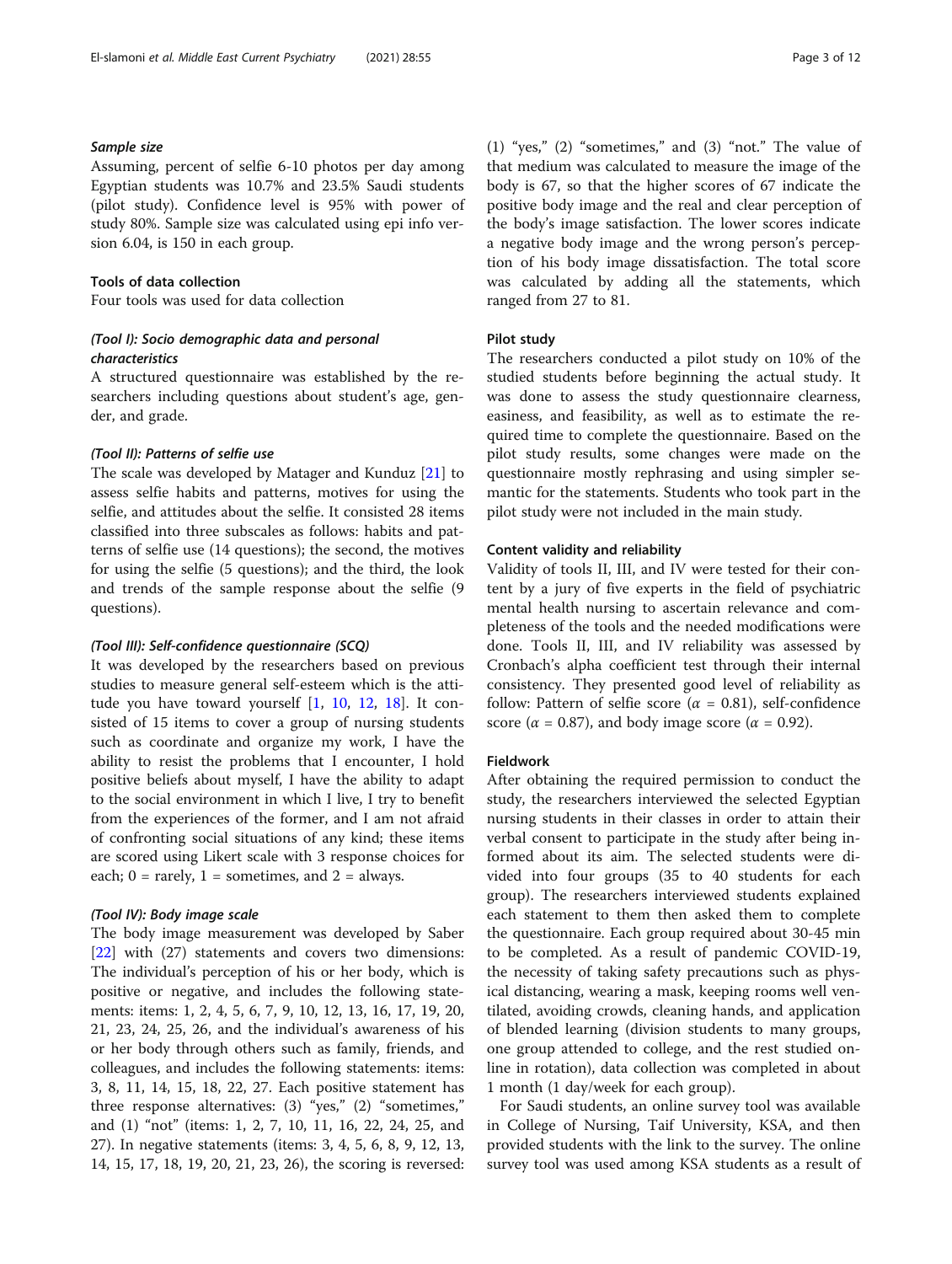depending on complete online education at the time of data collection as a result of pandemic COVID-19. The study was completed between 7th of October and 5th of November 2020 among Saudi and Egyptian undergraduate nursing students.

# Statistical analysis

All data were collected, tabulated, and statistically analyzed using the statistical package for social sciences (SPSS) version 20.0 for windows (SPSS Inc., Chicago, IL, USA). Quantitative data were expressed as the mean ± SD and range, and qualitative data were expressed as absolute frequencies (numbers) and relative frequencies (percentages). Percent of categorical variables were compared using Chi-square test when appropriate. All tests were two-sided.  $p$  value < 0.05 was considered statistically significant (S) and  $p$  value  $\geq$  0.05 was considered statistically insignificant (NS).

# Results

Table 1 shows that, about half of Egyptian and Saudi nurses students in the study sample their ages ranged from 20-21 years (52.7% & 50.7 % respectively), less than three quarters of Egyptian and almost two-thirds of Saudi nurse students in the study sample were female (72.0% and 65.3% respectively). Additionally, slightly more than one quarter of Egyptian nurse students (26.0%) were in grade four and slightly more than onethird of Saudi nurse students (34.7%) in the study sample were in grade three.

Table 1 Comparison between Egyptian and Saudi nursing students as regards socio demographic characteristics (each group  $n = 150$ )

| Socio                          |             | <b>Studied groups</b> | $x^2$       | р           |      |       |  |
|--------------------------------|-------------|-----------------------|-------------|-------------|------|-------|--|
| demographic<br>characteristics | $(n = 150)$ | Egyptian group        | $(n = 150)$ | Saudi group |      | value |  |
|                                | No.         | %                     | No.         | $\%$        |      |       |  |
| Age (in years)                 |             |                       |             |             |      |       |  |
| $\cdot$ $\leq$ 19              | 57          | 38.0                  | 48          | 32.0        | 4.4  | 0.11  |  |
| $\cdot$ 20-21                  | 79          | 52.7                  | 76          | 50.7        |      |       |  |
| $\cdot \geq 22$                | 14          | 9.3                   | 26          | 17.3        |      |       |  |
| Sex                            |             |                       |             |             |      |       |  |
| • Female                       | 108         | 72.0                  | 98          | 65.3        | 1.55 | 0.21  |  |
| $\cdot$ Male                   | 42          | 28.0                  | 52          | 34.7        |      |       |  |
| Grades                         |             |                       |             |             |      |       |  |
| • Grade one                    | 37          | 24.7                  | 26          | 17.3        |      |       |  |
| • Grade two                    | 37          | 24.7                  | 28          | 18.7        | 5.99 | 0.11  |  |
| • Grade three                  | 37          | 24.7                  | 52          | 34.7        |      |       |  |
| • Grade four                   | 39          | 26.0                  | 44          | 29.3        |      |       |  |

 $\chi^2$  Chi-square test of significant,  $p > 0.05$  insignificant

Regarding selfie habits and patterns, Table [2](#page-4-0) shows that the Egyptian nursing students usually use selfies (58.7%), like to take their selfies during their first outing and vacation (53.3%), prefer to take selfies in important places and locations (84.0%), take selfies in green spaces (75.3%), and prefer to take selfies with friends and in the garden (69.3%) statistically significantly higher ( $p < 0.05$ ) than Saudi nursing students (32.0%, 31.3%, 64.0% and 37.3%, 44.7%, and 48.0% respectively). whereas the same table represented that, the Saudi nursing students like to put their selfies on Instagram (82.0%) and like to photograph their selfies and display on social media in funny and cute situations (90.0%) were statistically significantly higher ( $p < 0.05$ ) than in Egyptian nursing students (60.0%) and 80.0% respectively).

About the motives for using the selfie, Table [3](#page-6-0) shows that the nurse students share photos on social media (48.7%); selfies on social media often contain comments (56.0%), subjective desire is the motivation for using selfie (80.0%), and their reason for taking selfies is state of joy (58.7%), statistically significantly higher ( $p < 0.05$ ) in Egyptian than in Saudi nurse students (40.0%, 45.3%, 62.7%, and 48.0% respectively).

Regarding the attitudes of studied nurse students about the selfie, as displayed in Table [4](#page-7-0), they see some people photographing themselves in places for gaining fame (46.7%), see that the phenomenon has become an addiction for some people (93.3%), do not see selfies are really a reflection of the realities people experience (77.3%), think that they can stop selfie for 1 day (79.3%), see selfie style is so prevalent today as fashionable times (48.0%), and think that their selfie was frequently depicted in front of people as normal (77.3%), these were significantly higher ( $p < 0.05$ ) in Egyptian than in Saudi nurse students (41.3%, 75.3%, 58.7%, 46.7%, 36.0%, and 58.0% respectively), whereas the nurses' opinion about the person who is trying to prove himself through the selfie is someone who likes to impose himself (54.7%), and may be giving up selfies in the future and placing it with other technologies (62.0%) significantly higher ( $p <$ 0.05) in Saudi than Egyptian nurse students (44.0% and 56.7% respectively).

Regarding self-esteem level of studied nurse students, as displayed in Table [5](#page-8-0), high self-esteem (52.0%) was significantly higher ( $p < 0.05$ ) in Egyptian than in Saudi nurse students (38.7%) as well, the positive body image was higher in Egyptian (51.3%) than in Saudi nurses' students (45.3%), but with a statistically insignificant difference between them.

Table [6](#page-8-0) shows that, as regards the relationship between number of selfies per day and gender, there were statistically significant differences between the two genders, in both Egyptian and Saudi groups, with increasing number of selfies per day for female Egyptian students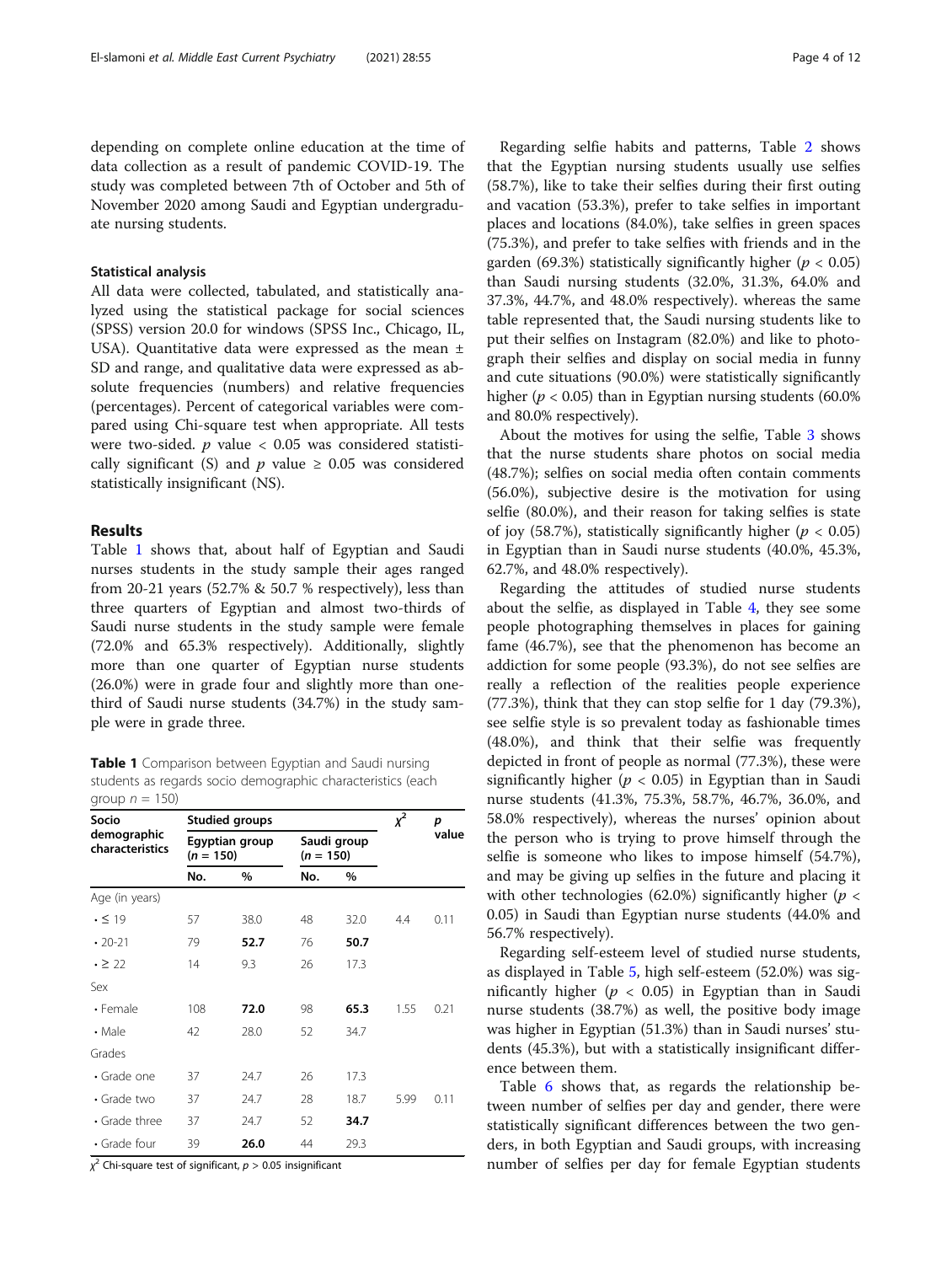<span id="page-4-0"></span>**Table 2** Comparison between Egyptian and Saudi nursing students as regard selfie habits and patterns (each group  $n = 150$ )

| Selfie habits and patterns                                    | <b>Studied groups</b> | $\chi^2$ | p           |      |       |        |  |
|---------------------------------------------------------------|-----------------------|----------|-------------|------|-------|--------|--|
|                                                               | Egyptian group        |          | Saudi group |      |       | value  |  |
|                                                               | No.                   | $\%$     | No.         | $\%$ |       |        |  |
| Do you use selfie?                                            |                       |          |             |      |       |        |  |
| • Rarely                                                      | 28                    | 18.7     | 26          | 17.3 | 27.88 | 0.0001 |  |
| • Always                                                      | 34                    | 22.7     | 76          | 50.7 |       |        |  |
| • Usually                                                     | 88                    | 58.7     | 48          | 32.0 |       |        |  |
| Time of using selfie                                          |                       |          |             |      |       |        |  |
| • For month                                                   | 42                    | 28.0     | 37          | 24.7 | 0.43  | 0.51   |  |
| • More than years                                             | 108                   | 72.0     | 113         | 75.3 |       |        |  |
| Number of selfie per day                                      |                       |          |             |      |       |        |  |
| $-1-5$                                                        | 121                   | 80.7     | 103         | 68.7 | 6.28  | 0.04   |  |
| $\cdot$ 6-10                                                  | 14                    | 9.3      | 27          | 18.0 |       |        |  |
| $\cdot$ > 10                                                  | 15                    | 10.0     | 20          | 13.3 |       |        |  |
| Who do you prefer to take your selfies with?                  |                       |          |             |      |       |        |  |
| • Alone                                                       | 34                    | 22.7     | 67          | 44.7 | 19.36 | 0.0001 |  |
| • With friends                                                | 104                   | 69.3     | 67          | 44.7 |       |        |  |
| • With Family members                                         | 12                    | $8.0\,$  | 16          | 10.6 |       |        |  |
| When taking your selfie, how would you like your photo to be? |                       |          |             |      |       |        |  |
| • Normal and natural                                          | 70                    | 46.7     | 62          | 41.3 | 1.05  | 0.59   |  |
| · Image enhancements                                          | 53                    | 35.3     | 61          | 40.7 |       |        |  |
| • Use selfie apps                                             | 27                    | 18.0     | 27          | 18.0 |       |        |  |
| Which shooting angles you prefer when taking a "selfie"?      |                       |          |             |      |       |        |  |
| • Head tilt                                                   | 44                    | 29.3     | 57          | 38.0 |       |        |  |
| • Photo from high angle                                       | 76                    | 50.7     | 54          | 36.0 | 6.57  | 0.04   |  |
| • Shooting from the front center                              | 30                    | 20.0     | 39          | 26.0 |       |        |  |
| What do you prefer to take your selfie with?                  |                       |          |             |      |       |        |  |
| • Expensive collectibles                                      | 5                     | 3.3      | 31          | 20.7 |       |        |  |
| • Luxurious buildings                                         | 14                    | 9.3      | 34          | 22.7 | 37.83 | 0.0001 |  |
| · Garden                                                      | 104                   | 69.3     | 72          | 48.0 |       |        |  |
| • Archeological sites                                         | 27                    | 18.0     | 13          | 8.7  |       |        |  |
| When would you like to take "selfies"?                        |                       |          |             |      |       |        |  |
| • Working hour                                                | $\overline{4}$        | 2.7      | 19          | 12.7 |       |        |  |
| • During my first outing, vacation                            | 80                    | 53.3     | 47          | 31.3 | 21.33 | 0.0001 |  |
| • Learning time                                               | 14                    | 9.3      | 13          | 8.7  |       |        |  |
| · Spare time                                                  | 52                    | 34.7     | 71          | 47.3 |       |        |  |
| Which places you prefer to take your selfies?                 |                       |          |             |      |       |        |  |
| • Green spaces                                                | 113                   | 75.3     | 56          | 37.3 |       |        |  |
| • High places                                                 | 5                     | 3.3      | 32          | 21.3 | 54.82 | 0.0001 |  |
| • University                                                  | 20                    | 13.3     | 21          | 14.0 |       |        |  |
| • The house                                                   | 12                    | $8.0\,$  | 41          | 27.3 |       |        |  |
| Do you share your selfies on social media?                    |                       |          |             |      |       |        |  |
| • Rare                                                        | 45                    | 30.0     | 50          | 33.3 |       |        |  |
| • Usually                                                     | 74                    | 49.3     | 69          | 46.0 | .44   | 0.803  |  |
| • Always                                                      | 31                    | 20.7     | 31          | 20.7 |       |        |  |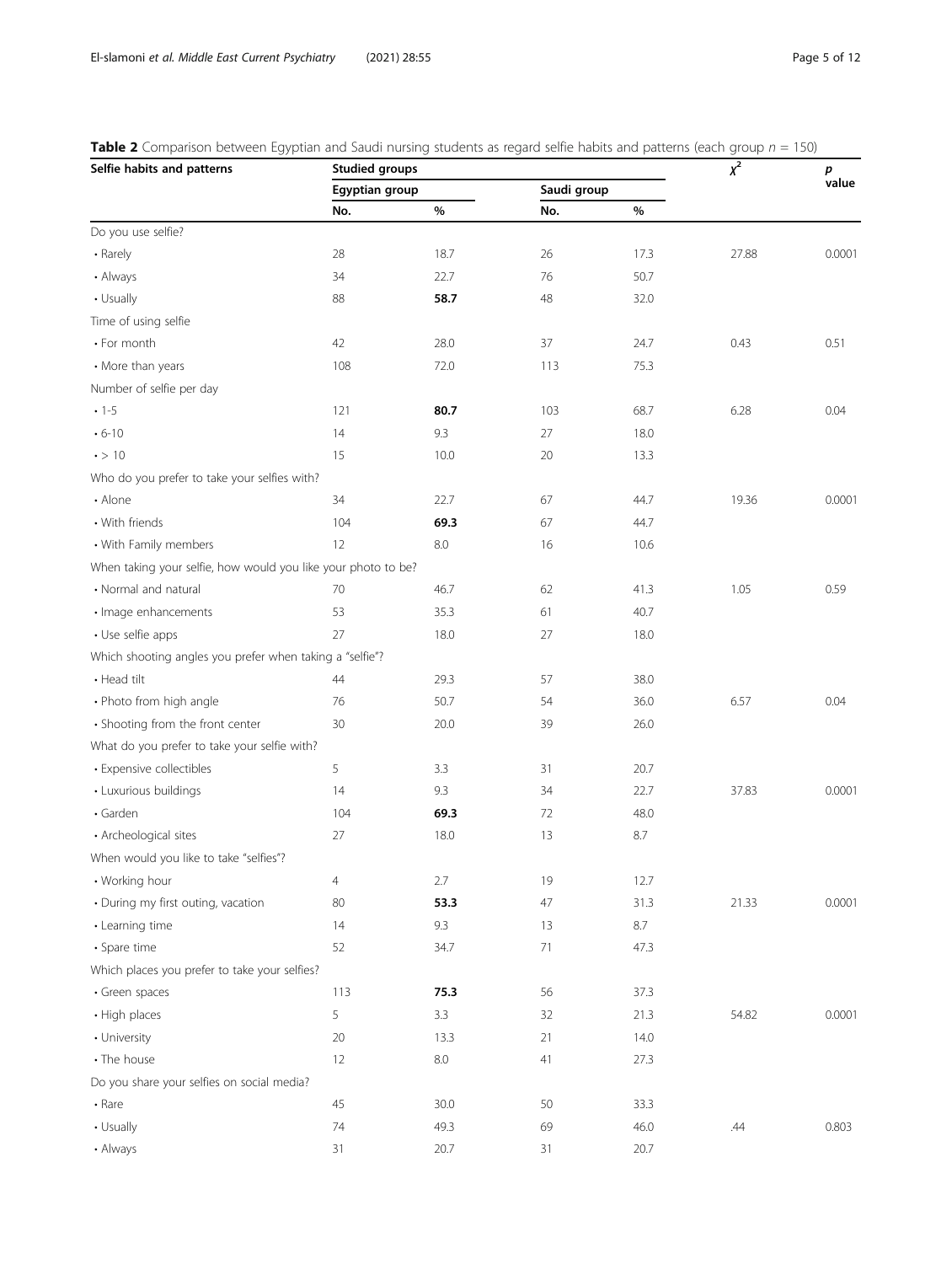**Table 2** Comparison between Egyptian and Saudi nursing students as regard selfie habits and patterns (each group  $n = 150$ ) (Continued)

| Selfie habits and patterns                                                         | <b>Studied groups</b> | $x^2$ | р           |            |       |        |  |
|------------------------------------------------------------------------------------|-----------------------|-------|-------------|------------|-------|--------|--|
|                                                                                    | Egyptian group        |       | Saudi group |            |       | value  |  |
|                                                                                    | No.                   | $\%$  | No.         | $\%$       |       |        |  |
| Which social site would you like to put your selfies on?                           |                       |       |             |            |       |        |  |
| · Instagram                                                                        | 90                    | 60.0  | 123         | 82.0       |       |        |  |
| • Facebook                                                                         | 36                    | 24.0  | 12          | 8.0        |       |        |  |
| $\cdot$ Snapchat                                                                   | 21                    | 14.0  | 8           | 5.3        | 24.54 | 0.0001 |  |
| • Twitter                                                                          | 3                     | 2.0   | 7           | 4.7        |       |        |  |
| What situations would you like to photograph yourself and display on social media? |                       |       |             |            |       |        |  |
| • Funny and cute                                                                   | 120                   | 80.0  | 135         | 90.0       |       |        |  |
| $\cdot$ Sharp                                                                      | 23                    | 15.3  | 0           | $\Omega$ . | 26.79 | 0.0001 |  |
| • Seriousness                                                                      | 7                     | 4.7   | 15          | 10.0       |       |        |  |
| Whichever one you prefer to take a selfie with most of the time?                   |                       |       |             |            |       |        |  |
| • Famous people                                                                    | 19                    | 12.7  | 22          | 14.7       |       |        |  |
| • Animals                                                                          | 5                     | 3.3   | 32          | 21.3       | 23.98 | 0.0001 |  |
| • Important places and locations                                                   | 126                   | 84.0  | 96          | 64.0       |       |        |  |

 $\chi^2$  test of significance,  $p < 0.05$  (significant)

and male Saudi students ( $p < 0.05$ ). There were statistically insignificant relationships between number of selfies taken per day and self-esteem levels and body image perception among Egyptian and Saudi students.

As regards the relationship between sharing selfies on social media and gender, Table [7](#page-9-0) reveals that statistically significant difference was detected between the two genders in both Egyptian and Saudi groups with increasing sharing selfies on social media among males ( $p < 0.05$ ). There were statistically insignificant relationships between Egyptian and Saudi students who share selfies on social media and self-esteem levels and body image perception.

# **Discussion**

Despite the fact that selfies are not a new phenomenon, there is still a need for academic research into their relationships with different social and personal data. In recent years, selfies have been related to recording all facets of everyday life (e.g., personal relationship circumstances and private conditions), as well as some spectacular accidents (e.g., Al-Hag in the Islamic religion). As well as a few major mishaps around the world, selfie concepts (self-esteem and body image perception) and behaviors (selfie habits and patterns, the motives for using the selfie, and attitude about selfie) among Egyptian and Saudi nursing students were important to investigate.

In terms of the Saudi research sample's personal characteristics, results revealed that the majority of Saudi students were in the age ranged 20-22 years. This result might be attributed to the fact that rapid advancements in digital imaging and mobile technology have ushered in a new era of photography for this community of Saudis. The present study finding was consistent with a previous study conducted in Northampton, and found that young women (18 to 29 years old) use Instagram to post selfies in order to gain "likes," and that the quality of a selfie is determined by lighting [[23](#page-11-0)].

In addition, young individuals (18-34 years old) are more interested in the selfie trend than older people (35 years old and above). The explanation given was that teenagers and people between the ages of 18 and 34 use digital media more than older people [[4\]](#page-11-0).

The findings of this study analysis revealed that Egyptian females were more than Saudi females in the study sample. This result indicates that the majority of Egyptian females have a sense of duty, intelligence, and life experience, which leads to a desire and willingness to participate in the research. This study finding match those of the study conducted in KSA, which reported that over the course of 3 months, a total of 653 participants who met the inclusion requirements completed the online questionnaire, with 164 (25.1%) men and 489 (74.9%) women [[24](#page-11-0)]. Consistent with the previous findings, several study results found that female participants are thought to take 1.3 times more selfies than male participants [\[25\]](#page-11-0).

In responding to the first research question, as regards selfie habits and patterns, Egyptian students were higher in number of selfie taken per day more than Saudi students. This finding might be explained by the fact that people can find the amount of selfies they take and share on a social networking outlet that best fits their desires and allows them to gain gratification.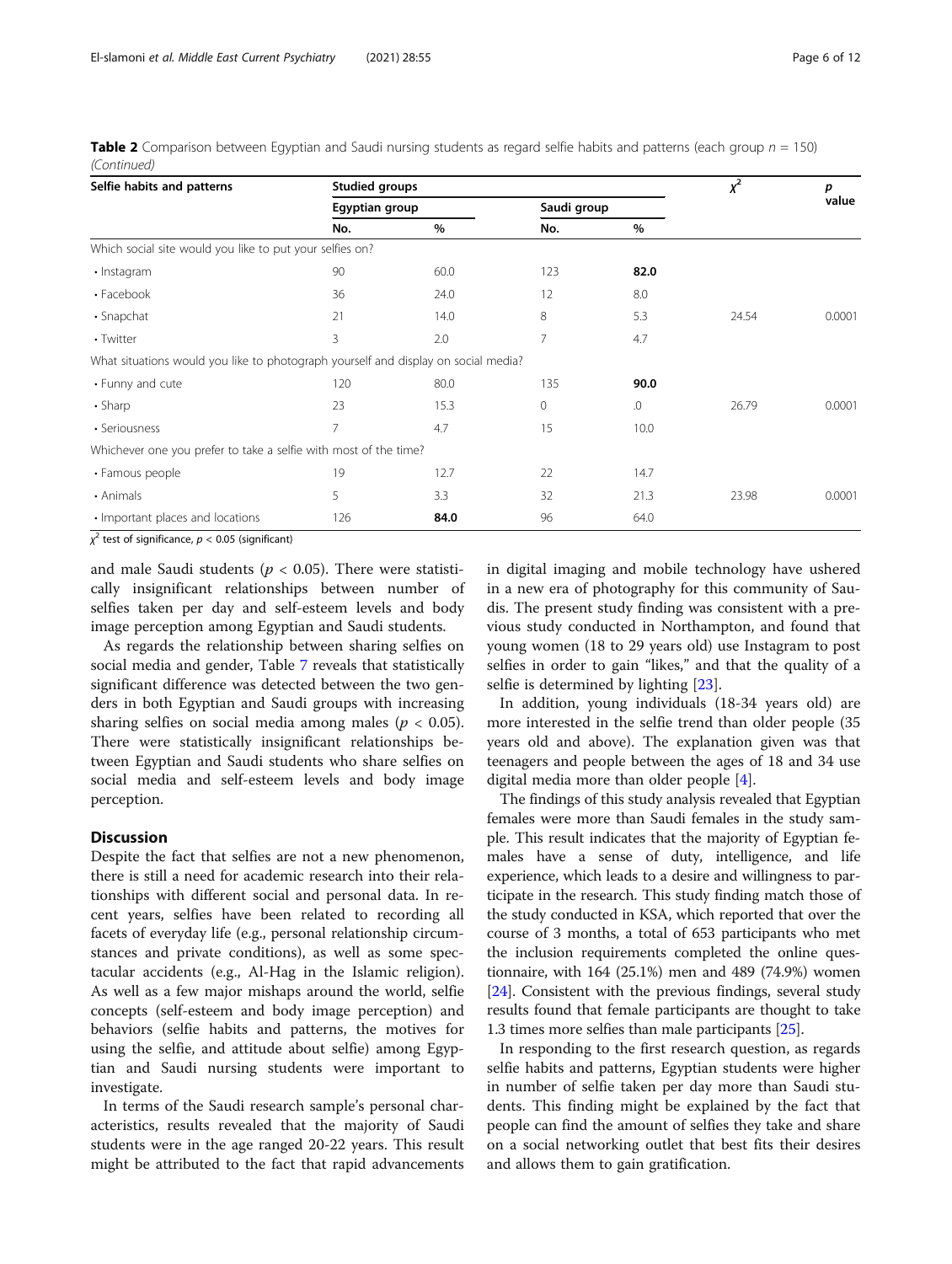|                | $\chi^2$                                                                                             | $p$ value                                                                                                     |      |             |             |
|----------------|------------------------------------------------------------------------------------------------------|---------------------------------------------------------------------------------------------------------------|------|-------------|-------------|
|                |                                                                                                      |                                                                                                               |      |             |             |
| No.            | $\%$                                                                                                 | No.                                                                                                           | $\%$ |             |             |
|                |                                                                                                      |                                                                                                               |      |             |             |
| 39             | 26.0                                                                                                 | 19                                                                                                            | 12.7 |             |             |
| 73             | 48.7                                                                                                 | 60                                                                                                            | 40.0 | 29.17       | $0.0001***$ |
| 14             | 9.3                                                                                                  | 35                                                                                                            | 23.3 |             |             |
| $\Omega$       | .0                                                                                                   | 12                                                                                                            | 8.0  |             |             |
| 24             | 16.0                                                                                                 | 24                                                                                                            | 16.0 |             |             |
|                |                                                                                                      |                                                                                                               |      |             |             |
| 29             | 19.3                                                                                                 | 11                                                                                                            | 7.3  |             |             |
| 37             | 24.7                                                                                                 | 71                                                                                                            | 47.3 | 20.49       | $0.0001**$  |
| 84             | 56.0                                                                                                 | 68                                                                                                            | 45.3 |             |             |
|                |                                                                                                      |                                                                                                               |      |             |             |
| 8              | 5.3                                                                                                  | 14                                                                                                            | 9.3  |             |             |
| 6              | 4.0                                                                                                  | 17                                                                                                            | 11.3 | 12.03       | $0.007**$   |
| 16             | 10.7                                                                                                 | 25                                                                                                            | 16.7 |             |             |
| 120            | 80.0                                                                                                 | 94                                                                                                            | 62.7 |             |             |
|                |                                                                                                      |                                                                                                               |      |             |             |
| 88             | 58.7                                                                                                 | 72                                                                                                            | 48.0 |             |             |
| $\overline{4}$ | 2.7                                                                                                  | 22                                                                                                            | 14.7 | 14.1        | $0.001**$   |
| 58             | 38.7                                                                                                 | 56                                                                                                            | 37.3 |             |             |
|                |                                                                                                      |                                                                                                               |      |             |             |
| 44             | 29.3                                                                                                 | 29                                                                                                            | 19.3 | 5.53        | 0.14        |
| 15             | 10.0                                                                                                 | 24                                                                                                            | 16.0 |             |             |
| 13             | 8.7                                                                                                  | 16                                                                                                            | 10.7 |             |             |
| 78             | 52.0                                                                                                 | 81                                                                                                            | 54.0 |             |             |
|                | What were your motivations for using selfie?<br>What were the media motives for taking your selfies? | <b>Studied groups</b><br>Egyptian group<br>Do your selfies on social media often contain comments or answers? |      | Saudi group |             |

<span id="page-6-0"></span>**Table 3** Comparison between Egyptian and Saudi nursing students as regards the motives for using the selfie (each group  $n = 150$ )

 $\chi^2$  test of significance,  $p < 0.05$  (significant)

This finding might be attributed to that the individuals will find the number of selfies taken and posted on a social networking outlet that best fits their desires and allows them to gain gratification. In a similar study, the association between self-esteem and the people who take more selfies at Middle Tennessee State University was investigated, and discovered that persons with lower self-esteem likely to take more selfies than those with higher selfesteem. However, persons with high self-esteem shared the most selfies, according to the findings  $[26]$ .

Also, the current study result found a statistically significant difference between Saudi and Egyptian nursing students as regards prefer to take their selfies with friends; however, this finding contradicted with previous study found that a total of 2071 British men and women between the ages of 18 and 30 took part in the survey. According to the data, 39% of the individuals preferred to photograph themselves rather than their family, partner, or pets. According to their physical attributes, the individuals had low self-esteem and reported to "prudish inhibition and concerns regarding their physical qualities" [[26\]](#page-11-0).

Also, the findings of this study revealed that the majority of Saudis group compared to three-fifths of Egyptians, preferred to post selfies on Instagram, with a statistically significant difference. With 187 million users, this result indicates that Snapchat, an app that allows users to send messages as well as take and share videos and images, is becoming increasingly popular.

In line with this study findings, previous research found that Instagram was a common social network site with about 600 million users and millions of selfie photos posted daily [\[27\]](#page-11-0). On the other hand, according to the Pew Center's 2014-2015 survey, 71% of teens said they use Facebook on a regular basis. Furthermore, there was no other website that a great majority of teenagers used at the time, with around half (52%) using Instagram and 41% using Snapchat [[28\]](#page-11-0). Without a doubt, the data shows that how teenagers use social media is evolving, and it is critical that people are aware of the potential consequences of various channels.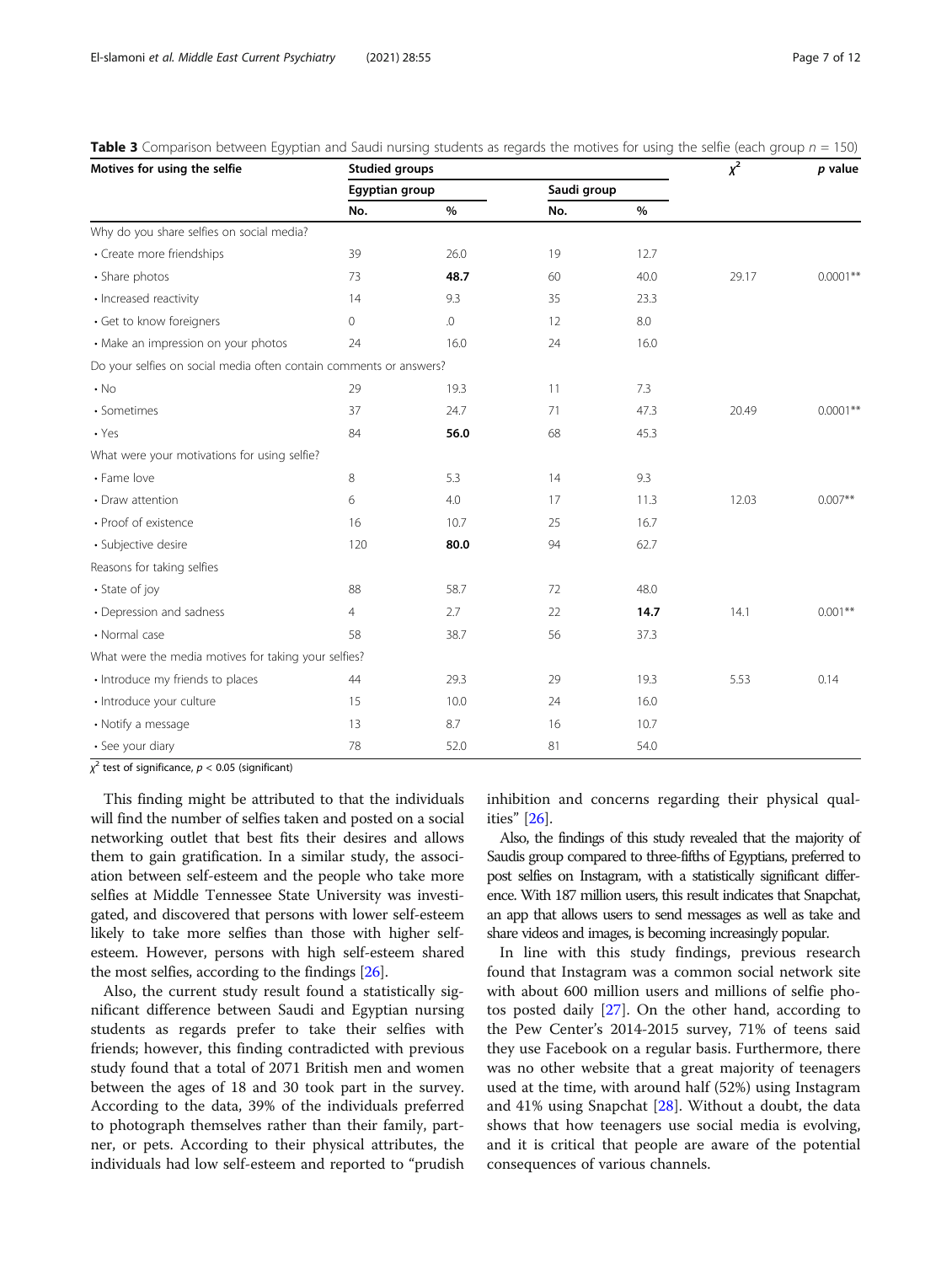| Attitudes of studied nurse students about the selfie                                         |             | <b>Studied groups</b> | $\chi^2$            | p           |       |        |  |
|----------------------------------------------------------------------------------------------|-------------|-----------------------|---------------------|-------------|-------|--------|--|
|                                                                                              | $(n = 150)$ | Egyptian group        | $(n = 150)$         | Saudi group |       | value  |  |
|                                                                                              | No.         | $\%$                  | No.                 | %           |       |        |  |
| Do you think your selfie is frequently depicted in front of people?                          |             |                       |                     |             |       |        |  |
| • Harass them                                                                                | 28          | 18.7                  | 37                  | 24.7        | 17.89 | 0.0001 |  |
| • Beloved to them                                                                            | 6           | 4.0                   | 26                  | 17.3        |       |        |  |
| • It is normal for you                                                                       | 116         | 77.3                  | 87                  | 58.0        |       |        |  |
| How do you see some people photographing themselves in places?                               |             |                       |                     |             |       |        |  |
| • Adventure and risk                                                                         | 69          | 46.0                  | 49                  | 32.7        |       |        |  |
| • Gain fame                                                                                  | 70          | 46.7                  | 62                  | 41.3        | 19.56 | 0.0001 |  |
| • Breaking the numbers of extraordinary people                                               | 11          | 7.3                   | 39                  | 26.0        |       |        |  |
| In your opinion, the person who is trying to prove himself through the selfie is:            |             |                       |                     |             |       |        |  |
| • Extraordinary person                                                                       | 26          | 17.3                  | 34                  | 22.7        |       |        |  |
| • Spineless                                                                                  | 58          | 38.7                  | 34                  | 22.7        | 9.06  | 0.01   |  |
| · Someone who likes to impose himself                                                        | 66          | 44.0                  | 82                  | 54.7        |       |        |  |
| Do you see that the phenomenon has become an addiction for some people?                      |             |                       |                     |             |       |        |  |
| • Agree                                                                                      | 140         | 93.3                  | 113                 | 75.3        | 18.39 | 0.0001 |  |
| • Disagree                                                                                   | 10          | 6.7                   | 37                  | 24.7        |       |        |  |
| Do you see selfies are really a reflection of the realities people experience?               |             |                       |                     |             |       |        |  |
| $\cdot$ No                                                                                   | 116         | 77.3                  | 88                  | 58.7        | 12.01 | 0.001  |  |
| $\cdot$ Yes                                                                                  | 34          | 22.7                  | 62                  | 41.3        |       |        |  |
| Can you think, if for one day, to stop selfie?                                               |             |                       |                     |             |       |        |  |
| $\cdot$ Yes                                                                                  | 119         | 79.3                  | 70                  | 46.7        | 34.33 | 0.0001 |  |
| $\cdot$ No                                                                                   | 31          | 20.7                  | 80                  | 53.3        |       |        |  |
| Are you thinking of giving up selfie in the future and replacing it with other technologies? |             |                       |                     |             |       |        |  |
| $\cdot$ Sure                                                                                 | 55          | 36.7                  | 36                  | 24.0        |       |        |  |
| • Never                                                                                      | 10          | 6.7                   | 21                  | 14.0        | 8.23  | 0.02   |  |
| • May be                                                                                     | 85          | 56.7                  | 93                  | 62.0        |       |        |  |
| In your opinion, selfie style is so prevalent today?                                         |             |                       |                     |             |       |        |  |
| • New imaging technologies                                                                   | 33          | 22.0                  | 41                  | 27.3        |       |        |  |
| • Banality                                                                                   | 24          | 16.0                  | $\mathsf{O}\xspace$ | .0          | 42.65 | 0.0001 |  |
| • Fashionable times                                                                          | 72          | 48.0                  | 54                  | 36.0        |       |        |  |
| • It is okay                                                                                 | 21          | 14.0                  | 55                  | 36.7        |       |        |  |
| What is your own evaluation of the selfie phenomenon?                                        |             |                       |                     |             |       |        |  |
| • Positive                                                                                   | 102         | 68.0                  | 88                  | 58.7        | 2.81  | 0.09   |  |
| • Negative                                                                                   | 48          | 32.0                  | 62                  | 41.3        |       |        |  |

<span id="page-7-0"></span>Table 4 Comparison between Egyptian and Saudi nursing students as regards their attitudes about selfie (each group  $n = 150$ )

 $\chi^2$  test of significance,  $p < 0.05$  (significant)

As regards the motives of using selfies, the current study result showed that Egyptian nurse students are having a higher prevalence of subjective desire as a reason for sharing selfies on social media than Saudi nurse students and there was statistically significant difference between the two groups. This could be because the participants shared selfies since getting likes made them feel better. On the contrary, other study found that uploading selfies was amusing in a study conducted at Middle Tennessee State University (15%). It is possible that the participants require some form of media to reduce their stress [[1](#page-10-0)]. Also, a research of a Saudi population found that using social networking sites (SNS) improved users' social skills and elevated their self-esteem [\[29\]](#page-11-0).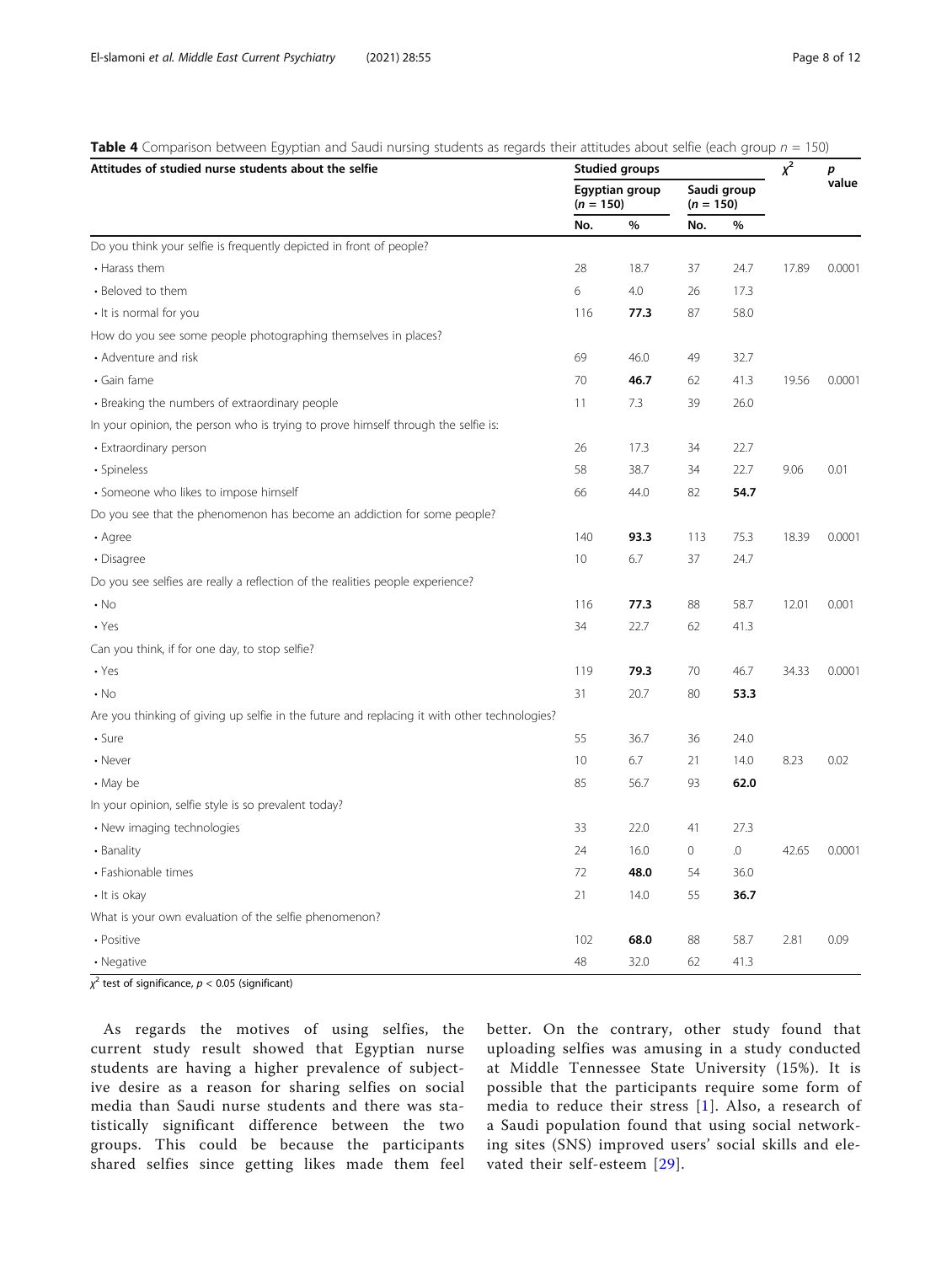<span id="page-8-0"></span>Table 5 Comparison between Egyptian and Saudi nursing students as regards self-esteem level and body image perception of each group ( $n = 150$ )

| Self-esteem level and    |                | <b>Studied groups</b> | χ <sup>2</sup> | р           |      |       |  |
|--------------------------|----------------|-----------------------|----------------|-------------|------|-------|--|
| body image<br>perception |                | Egyptian group        |                | Saudi group |      | value |  |
|                          | No.            | $\frac{0}{0}$         | No.            | $\%$        |      |       |  |
| Self-esteem Levels       |                |                       |                |             |      |       |  |
| • High self-esteem       | 78             | 52.0                  | 58             | 38.7        | 6.4  | 0.042 |  |
| • Need support           | 68             | 45.3                  | 83             | 55.3        |      |       |  |
| · Low self-esteem        | $\overline{4}$ | 27                    | 9              | 6.0         |      |       |  |
| Body Image perception    |                |                       |                | ٠           |      |       |  |
| • Positive body image    | 77             | 51.3                  | 68             | 45.3        | 1.08 | 0.3   |  |
| • Negative body image    | -73            | 48.7                  | 82             | 54.7        |      |       |  |

 $\chi^2$  test of significance,  $p < 0.05$  (significant)

Furthermore, some people have discovered that posting selfies on social media relieves their stress and thereby entertains them [\[30\]](#page-11-0). As well, the use of social media use is a possible cause for appearance pressures and, as a result, appearance-altering practices such as cosmetic surgery [[31\]](#page-11-0).

In the present study, reasons for taking selfies were significantly higher in Saudi nursing students than in Egyptian students regarding depression and sadness. The study found that the more time users spent on social media and the more time they spent managing impressions, the more likely they were to develop clinical depressive symptoms. In line with this current study finding, literature suggests a significant relationship between social media use and mental health at Bryant University [[32](#page-11-0)]. According to earlier research in which the association between social media use and depression was investigated, depression is one of the most common side effects of long-term social media use. This link demonstrates the negative effects that long-term social media use can have on users' mental health [[33](#page-11-0)].

As regards the attitudes of studied nurse students about the selfie, the current study result found that majority of studied Egyptian nurses think that selfie is normal for them if it is frequently depicted in front of people compared with more than half of Saudi students. Studied student nurses from Egyptian and Saudi groups see some people photographing themselves in places for gaining fame with a slightly increasing percent in Egyptian more than Saudi group.

More than half of Saudi students compared with more than two-fifth of Egyptians in their opinions, they see a person who was trying to prove himself through the selfie is someone who likes to impose himself. Majority of studied students in the two groups see that the phenomenon of selfie had become an addiction for some people. According to the opinion of Egyptian nurse students, near half of them see selfie style is so prevalent today because it was fashionable times, however, in Saudi group more than one-third of them see selfie as usual. The difference was statistically significant between the two groups.

These study results agreed with previous study found that students may view selfies as pointless, awkward, and uncool; further, they believe it is an attention-seeking activity [\[34\]](#page-11-0). However, this finding contradicts a study published in Egypt, which found that male students have more negative attitudes regarding selfies [[35\]](#page-11-0).

Table 6 Relationship between the number of selfies Egyptian and Saudi students per days and their gender, self-esteem, and body image perception

| <b>Variables</b>                  | Number of selfie per day for Egyptian students |                   |                |                   |                 |          |                |                   | Number of selfie per day among Saudi students |                |      |                 |            |     |
|-----------------------------------|------------------------------------------------|-------------------|----------------|-------------------|-----------------|----------|----------------|-------------------|-----------------------------------------------|----------------|------|-----------------|------------|-----|
|                                   |                                                | 1-5 ( $n = 121$ ) |                | 6-10 ( $n = 14$ ) | $> 10 (n = 15)$ |          | No.            | 1-5 ( $n = 103$ ) |                                               | $6-10(n = 27)$ |      | $> 10 (n = 20)$ |            | No. |
|                                   | No.                                            | %                 | No.            | $\%$              | No.             | %        |                | No.               | %                                             | No.            | %    | No.             | %          |     |
| Gender                            |                                                |                   |                |                   |                 |          |                |                   |                                               |                |      |                 |            |     |
| Female                            | 80                                             | 74.1              | 14             | 13.0              | 14              | 13.0     | 108            | 79                | 80.6                                          | 14             | 14.3 | 5               | 5.1        | 98  |
| Male                              | 41                                             | 97.6              | $\mathbf{0}$   | .0                |                 | 2.4      | 42             | 24                | 46.2                                          | 13             | 25.0 | 15              | 28.8       | 52  |
| $x^2$ ( <i>p</i> value)           |                                                | 10.9 (0.004)      |                |                   |                 |          |                |                   | 22.41 (0.0001)                                |                |      |                 |            |     |
| Self-esteem level                 |                                                |                   |                |                   |                 |          |                |                   |                                               |                |      |                 |            |     |
| High self-esteem                  | 65                                             | 83.3              | 6              | 7.7               | 7               | 9.0      | 78             | 41                | 70.7                                          | 13             | 22.4 | 4               | 6.9        | 58  |
| Need support                      | 52                                             | 76.5              | 8              | 11.8              | 8               | 11.8     | 68             | 54                | 65.1                                          | 13             | 15.7 | 16              | 19.3       | 83  |
| Low self-esteem                   | 4                                              | 100.0             | $\mathbf{0}$   | .0                | 0               | $\Omega$ | $\overline{4}$ | 8                 | 88.9                                          |                | 11.1 | 0               | $\Omega$ . | 9   |
| $x^2$ ( <i>p</i> value)           | 2.13(0.7)                                      |                   |                |                   |                 |          |                | 7.1(0.13)         |                                               |                |      |                 |            |     |
| <b>Body image perception</b>      |                                                |                   |                |                   |                 |          |                |                   |                                               |                |      |                 |            |     |
| Positive body image               | 59                                             | 76.6              | $\overline{7}$ | 9.1               | 11              | 14.3     | 77             | 51                | 75.0                                          | 8              | 11.8 | 9               | 13.2       | 68  |
| Negative body image               | 62                                             | 84.9              | $\overline{7}$ | 9.6               | $\overline{4}$  | 5.5      | 73             | 52                | 63.4                                          | 19             | 23.2 | 11              | 13.4       | 82  |
| $x^2$ ( <i>p</i> value)<br>$\sim$ | 3.24(0.2)                                      |                   |                |                   |                 |          |                | 3.4(0.18)         |                                               |                |      |                 |            |     |

 $\chi^2$  test of significance,  $p < 0.05$  (significant)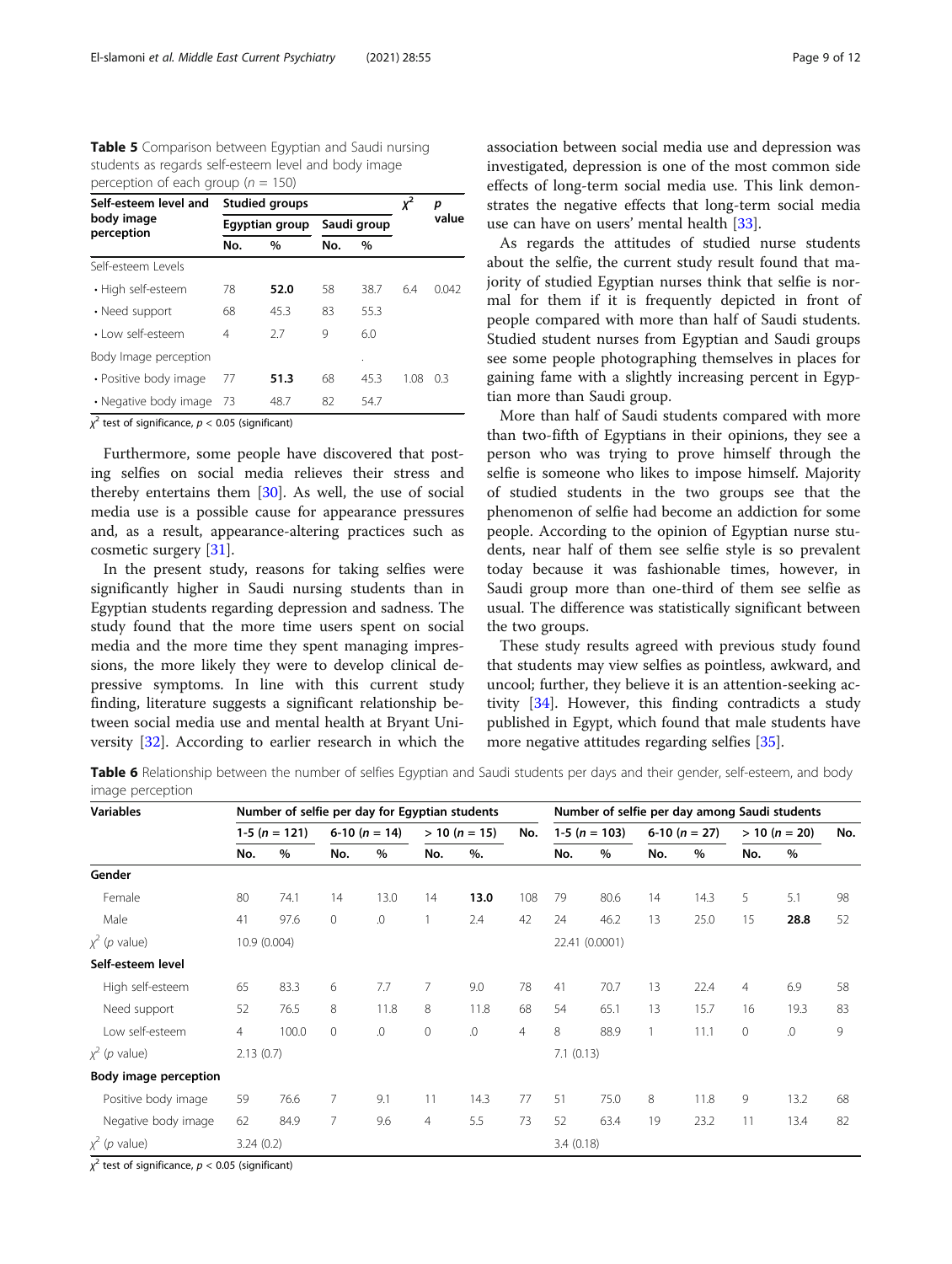| <b>Variables</b>           |           | Egyptian students share selfies on social media |                |      |               |      |     |                |      | Saudi students share selfies on social media |      |               |      |     |  |
|----------------------------|-----------|-------------------------------------------------|----------------|------|---------------|------|-----|----------------|------|----------------------------------------------|------|---------------|------|-----|--|
|                            | Rare      |                                                 | <b>Usually</b> |      | <b>Always</b> |      | No. | Rare           |      | <b>Usually</b>                               |      | <b>Always</b> |      | No. |  |
|                            | No.       | %                                               | No.            | %    | No.           | %    |     | No.            | %    | No.                                          | %    | No.           | %    |     |  |
| Gender                     |           |                                                 |                |      |               |      |     |                |      |                                              |      |               |      |     |  |
| Females                    | 39        | 36.1                                            | 53             | 49.1 | 16            | 14.8 | 108 | 38             | 38.8 | 46                                           | 46.9 | 14            | 14.3 | 98  |  |
| Males                      | 6         | 14.3                                            | 21             | 50.0 | 15            | 35.7 | 42  | 12             | 23.1 | 23                                           | 44.2 | 17            | 32.7 | 52  |  |
| $x^2$ (p value)            |           | 11.2 (0.0004)                                   |                |      |               |      |     | 8.1(0.02)      |      |                                              |      |               |      |     |  |
| Self-esteem level          |           |                                                 |                |      |               |      |     |                |      |                                              |      |               |      |     |  |
| High self-esteem           | 21        | 26.9                                            | 38             | 48.7 | 19            | 24.4 | 78  | 15             | 25.9 | 31                                           | 53.4 | 12            | 20.7 | 58  |  |
| Need support               | 23        | 33.8                                            | 34             | 50.0 | 11            | 16.2 | 68  | 31             | 37.3 | 33                                           | 39.8 | 19            | 22.9 | 83  |  |
| Low self-esteem            |           | 25.0                                            | 2              | 50.0 |               | 25.0 | 4   | $\overline{4}$ | 44.4 | 5                                            | 55.6 | $\mathbf{0}$  | .0   | 9   |  |
| $\chi^2$ ( <i>p</i> value) | 1.84(0.8) |                                                 |                |      |               |      |     | 5.4(0.25)      |      |                                              |      |               |      |     |  |
| Body image perception      |           |                                                 |                |      |               |      |     |                |      |                                              |      |               |      |     |  |
| Positive body image        | 23        | 29.9                                            | 39             | 50.6 | 15            | 19.5 | 77  | 24             | 35.3 | 32                                           | 47.1 | 12            | 17.6 | 68  |  |
| Negative body image        | 22        | 30.1                                            | 35             | 47.9 | 16            | 21.9 | 73  | 26             | 31.7 | 37                                           | 45.1 | 19            | 23.2 | 82  |  |
| $x^2$ (p value)            | 1.6(0.9)  |                                                 |                |      |               |      |     | 0.72(0.697)    |      |                                              |      |               |      |     |  |

<span id="page-9-0"></span>Table 7 Relationship between share selfies on social media among Egyptian and Saudi nursing students and their gender, selfesteem, and body image perception

 $\chi^2$  test of significance,  $p < 0.05$  (significant)

In relation to students' self-esteem, the current study result revealed that more than half of studied Egyptian nursing students were good in the level of self-esteem compared with more than one-third of Saudi group. The difference between two groups was statistically significant. More than half of studied Egyptian nursing students were positive in body image perception; however, in Saudi group, they were negative in perception of their body image. The difference was not statistically significant. These results answered the second research question.

The current study results contradict with those of the study conducted in Egypt who found that 21.4 of studied girls in preparatory schools in Zagazig City were not accepting their body image, while 33.7% of them had low self-esteem [[36](#page-11-0)]. Additionally, other research conducted in Brazil found that more than two-thirds of studied students were not accepting their own body image [\[37\]](#page-11-0).

As regards relationship between the number of selfietaking and gender, the current study finding revealed that a statistically significant difference was detected between gender in both Egyptian and Saudi groups with increasing taking selfie among Egyptian females and Saudi males. This result might be due to culture difference between the two groups. Traditional Saudi norms and standards regard women's visibility as harmful, and tacitly reject their self-presentation through photographs and videos. This finding contradicts the findings of a previous study which found that women snap more selfies than men  $\left[38\right]$ . As well, a previous research also found that women took 1.3 times more selfies than men

[[25\]](#page-11-0). On the contrary, a recent study found that age and gender are irrelevant when it comes to selfies [[39](#page-11-0)].

Considering relationship between sharing selfie on social media and gender, the current result study revealed that a statistically significant difference was detected between genders in both Egyptian and Saudi groups with increasing sharing selfie on social media among males. This might be because men have been observed to be more intrepid and daring in their social presentation and expression across cultures and academic studies. These study findings are consistent with those conducted in Egypt found that males are more likely than females to post selfie photos on social media [\[35\]](#page-11-0).

Similarly, it was found that in the undergraduate group, more girls were dissatisfied than guys. At the same time, postgraduate males scored much higher in body image acceptance than undergraduate males. People who were more satisfied with their body image posted more confident selfies to Instagram, according to their research [[19\]](#page-11-0).

However, these findings contradicted those who investigated selfie posting behaviors in relation to gender and found that female subjects had higher mean scores for posting selfie images than men in their study. Furthermore, in 2014, selfiecity, a project financed by The Graduate Center at City University of New York, evaluated the types of selfie in five cities around the world, concluding that women were more likely than men to share selfie images [[38\]](#page-11-0).

The current study result revealed no relationship detected between self-esteem and body image of the studied nurse students in Egyptian and Saudi groups and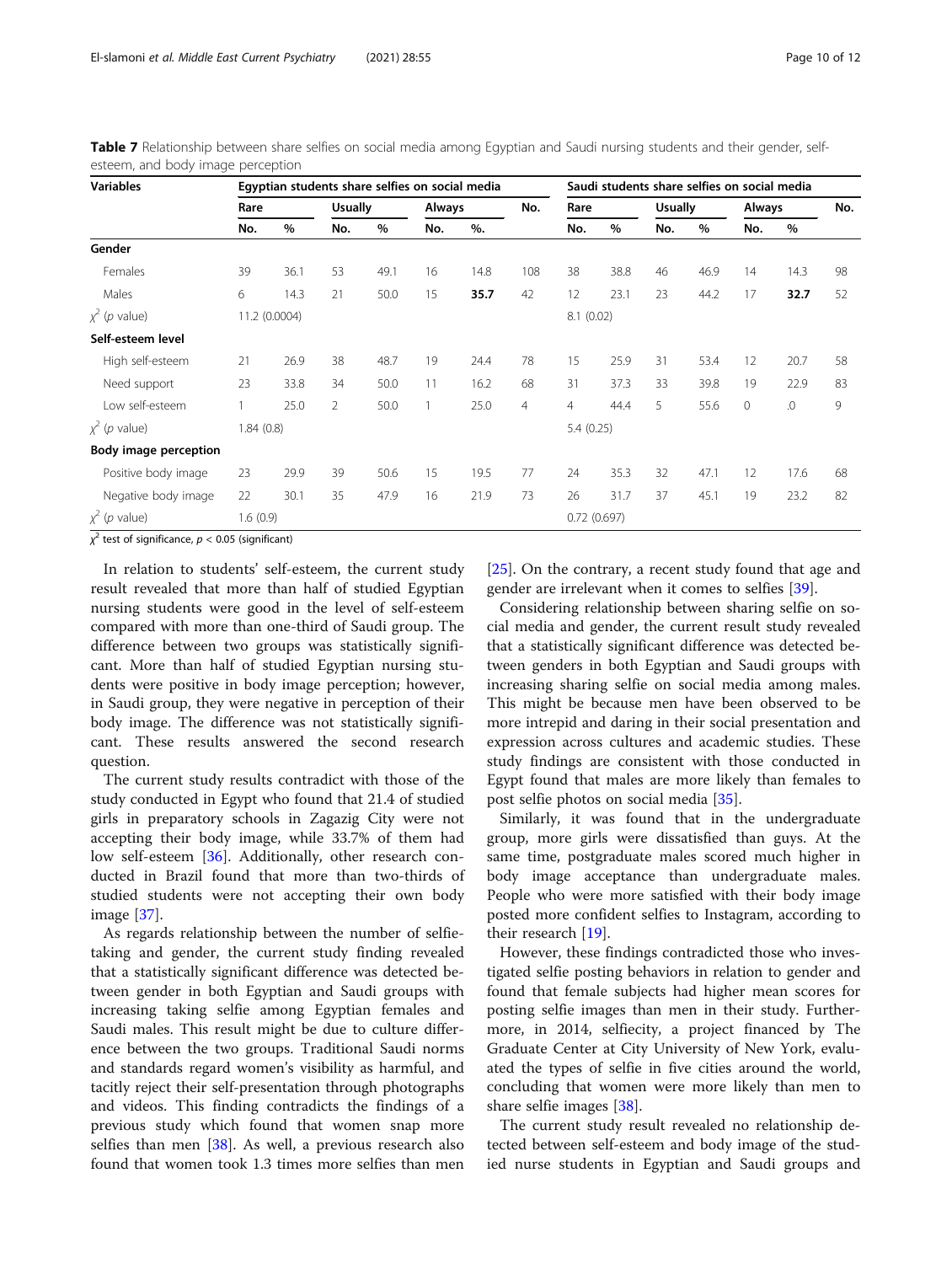<span id="page-10-0"></span>number of selfie-taking and posting selfie on social media. This answers the third and fourth research questions. One possible explanation for the lack of a significant difference is that persons with high self-esteem posted about the same amount of selfies as persons with low self-esteem. According to previous research, persons with low self-esteem may be just as eager to publish selfies on social media sites as those with greater selfesteem since it provides an alternative to in-person selfdisclosure in a secure, controlled context [\[9](#page-11-0)]. In the same vein, a study conducted in Ireland and Hong Kong stated that self-esteem had no significant relationship with selfie frequency [[40](#page-11-0)]. Another research also discovered no link between selfitis and self-esteem in Indian medicine and nursing students [[41\]](#page-11-0).

In contrast to the current study's findings, one study conducted in Tennessee showed that persons with low self-esteem took the fewest selfies, while those with high self-esteem took the most [1]. In a similar study, the researcher explained the reduction in selfies by claiming that individuals did not appreciate seeing images of themselves with less-than-attractive bodies on social media platforms such as Facebook, Twitter, and Instagram [[42\]](#page-11-0). Another reason for the drop in selfies could be their poor self-confidence, which was discovered in a study titled "Selfies and their Psychological and Mental Effects" [\[43](#page-11-0)]. Several prior studies in this field have found that using selfies enhances one's self-esteem, selfconfidence, and popularity [\[44,](#page-11-0) [45\]](#page-11-0). As well, a more recent research found that the selfie habit of the students can boost their self-esteem [[46\]](#page-11-0).

# Conclusions

The current study deduced that Egyptian students as regard selfie habits and patterns had a higher number of selfies per day than Saudi students, also the majority of the Saudi group as regard selfie habits like to put their selfies on Instagram with a statistically significant difference. As regards the motives for using the selfie, the reasons for taking selfies were significantly higher in Saudi nursing students than in Egyptian students regarding depression and sadness. As well, significantly higher in Egyptian than in Saudi nurse students was related to motivate that their selfies on social media often contain comments or answers, the relationship between the number of selfie-taking and gender was a statistically significant difference between the two genders in both Egyptian and Saudi groups with increasing taking selfie among Egyptian females and Saudi males.

The current study's findings do not suggest that selfie is a mental disorder; rather, they suggest that selfie looks to be a condition that requires further investigation to fully assess the psychosocial consequences of the selfie phenomenon on behavior. Students can recognize that snapping selfies has an impact on their self-esteem based on the findings of the study. As a result, researchers anticipate that this finding will bring new insight into how people interact with, interpret, and are impacted by their selfies in social computing and technology-mediated environments.

#### Abbreviations

KSA: Kingdom of Saudi Arabia; SCQ: Self-confidence questionnaire

#### Acknowledgements

The authors would like to thank the entire administrative staff and participants students in both Egyptian and Saudi groups for their cooperation with the research team.

#### Authors' contributions

The research concept was suggested by MA. All authors contributed to the collection, interpretation and editing of the manuscript by designing the research methodology, writing the manuscript, editing the manuscript, developing the study methodology, revising the data analysis, and developing the study methodology. The final manuscript was read and accepted by all contributors. The authors read and approved the final manuscript.

### Funding

This study received no particular grant from state, private, or non-profit funding agencies.

#### Availability of data and materials

As detailed in the "References" section, all data was accessible through the Internet.

# **Declarations**

### Ethics approval and consent to participate

For the Egyptian group, the researchers submitted an official letter issued from the scientific Research Ethics Committee in the Faculty of Nursing, Zagazig University to conduct the study in the same college. The reference number for the committee is unavailable. The Egyptian group students signed a written informed consent form. The students' voluntary participation in the study, as well as their right to withdraw from the study at any time and for any reason, has been established. The acquired data's confidentiality was ensured, and students were informed that it would only be used for research purposes. Prior to registration, all subjects in the Saudi group gave their informed consent electronically. There were two alternatives (Yes/No) on the informed consent page. Only those who selected "Yes" were directed to the questionnaire page, where they were informed that they had the right to withdraw from the study at any time without giving a reason.

#### Consent for publication

Not applicable.

#### Competing interests

There is no conflict of interests.

#### Author details

<sup>1</sup>Department of Psychiatric and Mental Health Nursing, Faculty of Nursing, Zagazig University, Zagazig, Egypt. <sup>2</sup>Department of Psychiatric and Mental Health Nursing, College of Applied & Medical Science, Taif University, Taif, Kingdom of Saudi Arabia.

# Received: 10 June 2021 Accepted: 1 August 2021 Published online: 16 September 2021

### References

1. Alblooshi A (2015) Self-esteem levels & selfies: the relationship between selfesteem levels and the number of selfies people take and post, and the uses and gratifications of taking and posting selfies, Doctoral dissertation. Middle Tennessee State University